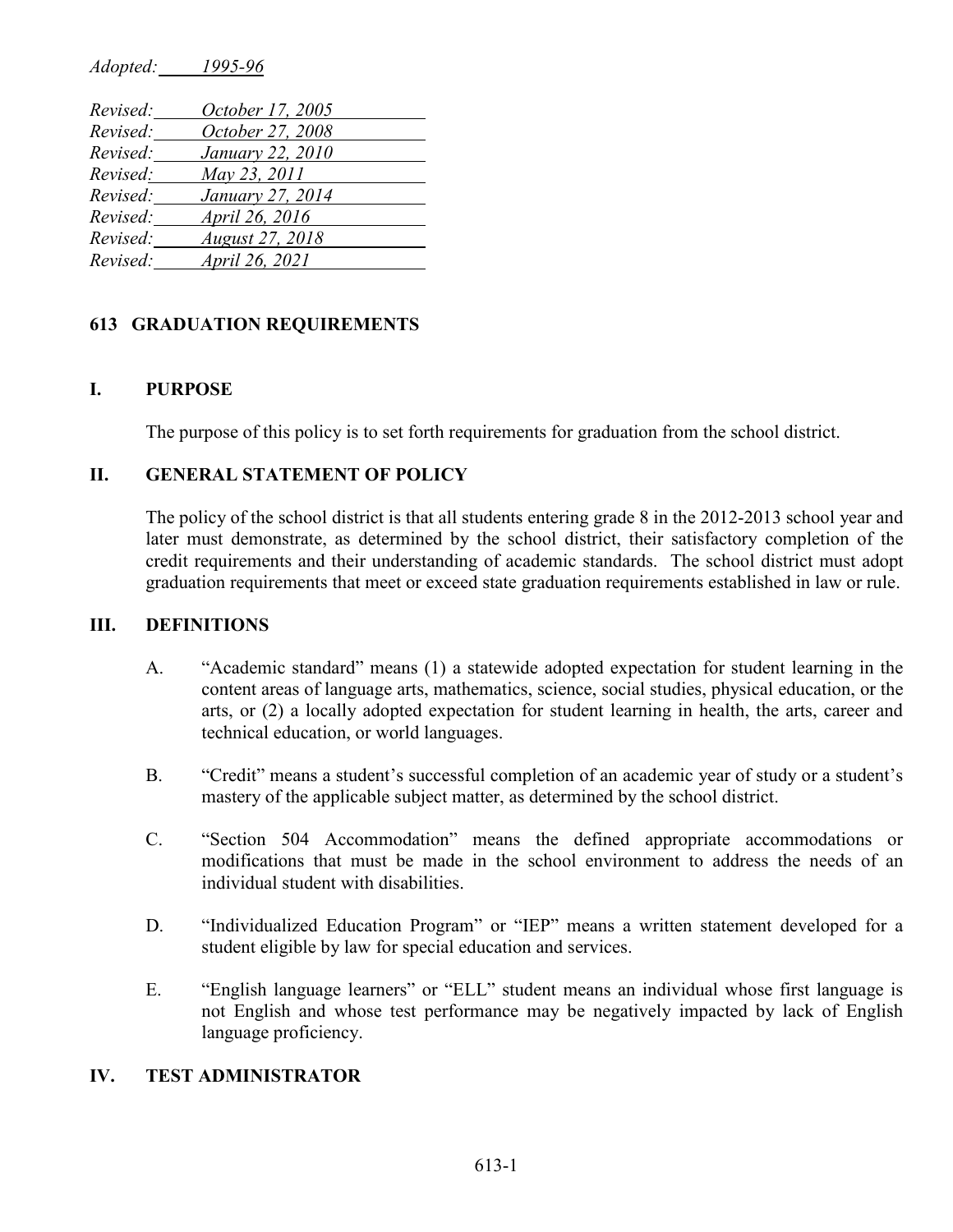The Director of Teaching and Learning shall be named the District Test Coordinator. Said person shall be in charge of all test procedures and shall bring recommendations to the school board annually for approval.

# **V. GRADUATION ASSESSMENT REQUIREMENTS**

For students enrolled in grade 8 in the 2012-2013 school year and later, students' state graduation requirements, based on a longitudinal, systematic approach to student education and career planning, assessment, instructional support, and evaluation, include the following:

- A. Achievement and career and college readiness in mathematics, reading, and writing, as measured against a continuum of empirically derived, clearly defined benchmarks focused on students' attainment of knowledge and skills so that students, their parents, and teachers know how well students must perform to have a reasonable chance to succeed in a career or college without the need for postsecondary remediation and which facilitates the monitoring of students' continuous development of and growth in requisite knowledge and skills; analysis of students' progress and performance levels, identification of students' academic strengths and diagnosis of areas where students require curriculum or instructional adjustments, targeted interventions, or remediation; and determination of students' learning and instructional needs and the instructional tools and best practices that support academic rigor for the student based on analysis of students' progress and performance data; and
- B. Consistent with this paragraph and Minn. Stat. § 120B.125 (*see Policy 604, Section II.H.*), age-appropriate exploration and planning activities and career assessments to encourage students to identify personally relevant career interests and aptitudes and help students and their families develop a regularly re-examined transition plan for postsecondary education or employment without need for postsecondary remediation.
- C. Based on appropriate state guidelines, students with an IEP may satisfy state graduation requirements by achieving an individual score on the state-identified alternative assessments.
- D. Students meeting the state graduation requirements under this section must receive targeted, relevant, academically rigorous, and resourced instruction which may include a targeted instruction and intervention plan focused on improving the student's knowledge and skills in core subjects so that the student has a reasonable chance to succeed in a career or college without need for postsecondary remediation.
- E. Students meeting the state graduation requirements under this section and who are students in grades 11 or 12 and who are identified as academically ready for a career or college are actively encouraged by the school district to participate in courses and programs awarding college credit to high school students. Students are not required to achieve a specified score or level of proficiency on an assessment to graduate from high school.
- F. A student's progress toward career and college readiness must be recorded on the student's high school transcript.

### **VI. GRADUATION REQUIREMENTS**

To be eligible for a diploma at annual commencement exercises, a minimum of 58 term credits must be earned-through grade 12 as stated in the high school student handbook. Refer to Delano High